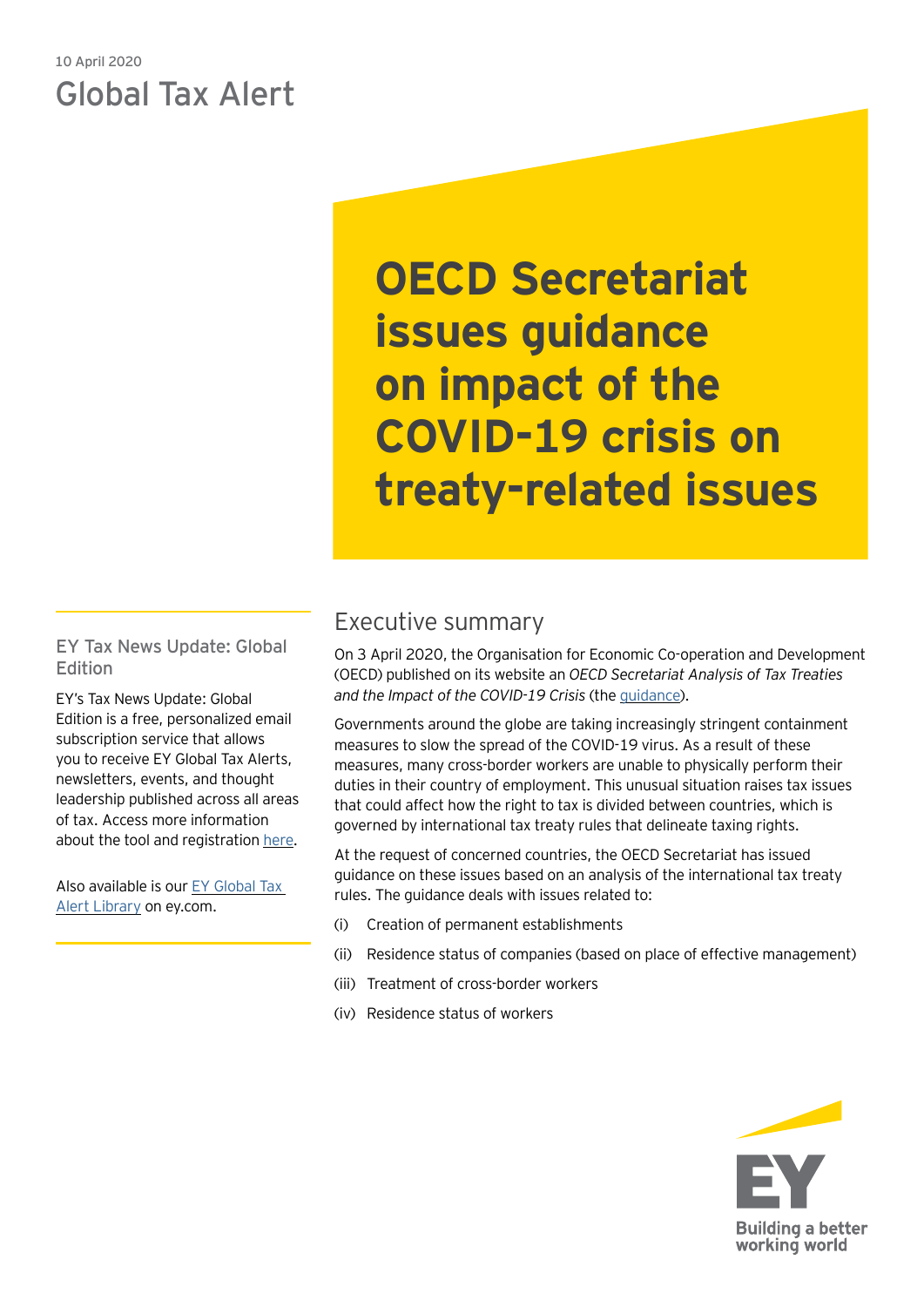In the guidance, the OECD encourages countries to work together to alleviate the unplanned tax implications and potential new burdens arising due to effects of the COVID-19 crisis.

## Detailed discussion

## **Background**

The OECD has published on its [website](http://oecd.org/coronavirus/en/) materials related to tax measures in response to the COVID-19 crisis. These materials include a [flyer](https://read.oecd-ilibrary.org/view/?ref=119_119698-4f8bfnegoj&title=Tax_administration_responses_to_Covid-19_Support_for_taxpayers) from the Forum on Tax Administration summarizing some of the possible responsive actions that tax administrations could take to support taxpayers during the COVID-19 crisis and a [flyer](https://read.oecd-ilibrary.org/view/?ref=119_119695-dj2g5d5oun&Title=Emergency%20tax%20policy%20responses%20to%20the%20Covid-19%20pandemic) on potential tax policy responses that focus on limiting the damage to productive potential and protecting the vulnerable. In addition, the OECD has published a country policy [tracker](https://t.co/GT7eKiWvxq?amp=1) that monitors the global response to COVID-19.

## OECD Secretariat Analysis of Tax Treaties and the Impact of the COVID-19 Crisis

On 3 April 2020, the OECD published guidance on the tax implications of the dislocation of cross-border workers due to the COVID-19 crisis that provides an analysis of the relevant tax treaty provisions. The analysis in the guidance is based on the OECD Model Tax Convention.

The guidance does not represent the official views of the OECD member countries and therefore countries may take different approaches on the issues. The conclusions in the guidance are based on the assumption that the dislocation of workers is extraordinary and temporary. However, that assumption will need to be re-assessed as the crisis continues to unfold.

## Concerns related to the creation of permanent establishments (PEs)

The guidance covers three different situations where concerns are raised regarding PE status because of worker dislocation during the COVID-19 crisis:

1. *Home office*: According to the guidance, employees teleworking from home (i.e., from a home office) during the COVID-19 situation would not create a PE for the employer. The guidance explains that carrying on intermittent business activities at the home of an employee does not make that home a place that is at the disposal of the enterprise. Also, for a home

office to create a PE for an enterprise, it must be used on a continuous basis for carrying on business of an enterprise and the enterprise generally must require the individual to use that location to carry on the enterprise's business.

- 2. *Agency PE*: The guidance indicates that the temporary conclusion of contracts in the homes of employees or agents because of the COVID-19 crisis should not create PEs for the businesses. Under Article 5(5) of the 2014 OECD Model, the activities of a dependent agent such as an employee would create a PE for an enterprise if the employee habitually concludes contracts on behalf of the enterprise. Under the 2017 version of the OECD Model, a PE would be created if the employee habitually concludes contracts or habitually plays the principal role leading to their conclusion. Under either version, the main point according to the guidance is that it has to be habitual. An employee's or agent's activity in a State is unlikely to be regarded as habitual if he or she is only working at home in that State for a short period because of force majeure and/or government directives extraordinarily impacting his or her normal routine. The guidance notes that a different approach may be appropriate, however, if the employee was habitually concluding contracts on behalf of the enterprise in his or her home country before the COVID-19 crisis.
- 3. *Construction site PE*: The guidance indicates that a construction site PE would not be regarded as ceasing to exist when work is temporarily interrupted due to the COVID-19 crisis. According to the guidance, the duration of such an interruption of activities should, however, be included in determining the life of a site and therefore will affect the determination whether a construction site constitutes a PE (i.e., a construction site will constitute a PE if it lasts more than 12 months under the OECD Model or more than six months under the United Nations Model).

The guidance also highlights that the threshold presence required under domestic law to register for tax purposes may be lower than the applicable requirements under a tax treaty, such that corporate income tax registration requirements may be triggered even in the absence of a PE. The OECD therefore encourages tax administrations to provide guidance on the application of the domestic law threshold requirements, domestic filing and other guidance to minimize or eliminate unduly burdensome compliance requirements for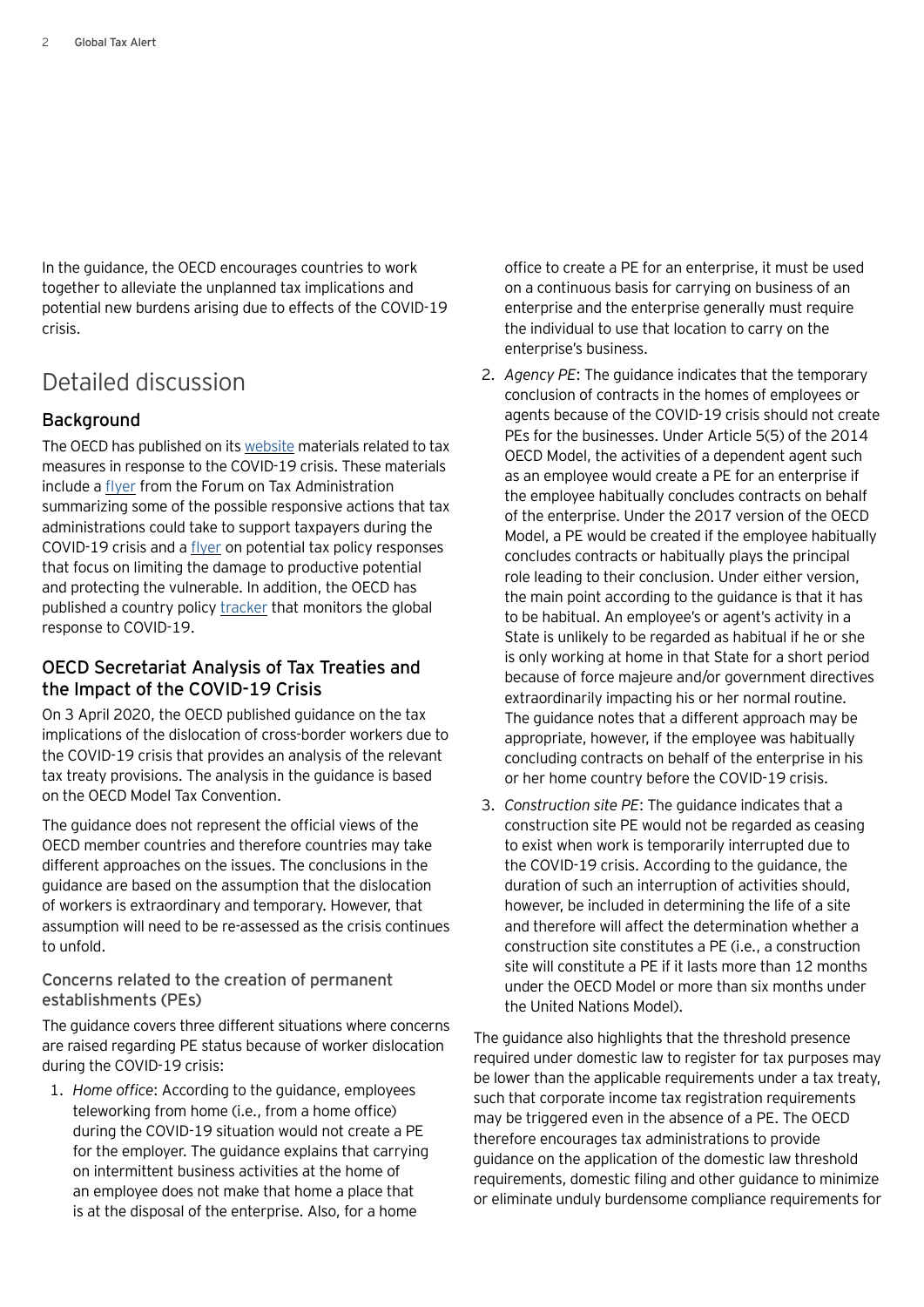taxpayers in the context of the COVID-19 crisis. The guidance notes Ireland as an example of a country that has already issued guidance on disregarding the presence of an individual in Ireland for corporate income tax purposes with respect to a company that employs or otherwise receives services from the individual, if such presence is shown to result from travel restrictions related to COVID–19.1

Concerns related to the residence status of a company (based on place of effective management)

The COVID-19 crisis may raise concerns about a potential change in the "place of effective management" of a company as a result of a relocation, or the inability to travel, of its chief executive officer or other senior executives. This potential change of circumstances may trigger an issue of dual residency in cases where the change in the place of effective management results in a company being considered resident in two countries simultaneously under their respective domestic laws. In such cases, tax treaties provide tie-breaker rules ensuring that the entity is considered to be resident in only one of the states:

- If the treaty contains a provision like the 2017 OECD Model tie-breaker rule, the competent authorities determine the residency on a case-by-case basis by mutual agreement. This determination will take into consideration all of the facts and circumstances during the relevant period.
- In situations where the treaty contains the pre-2017 OECD Model tie-breaker rule, the criterion used to determine the residence of a dual-resident entity is the place of effective management. To determine the "usual" and "ordinary" place of effective management, all relevant facts and circumstances should be examined and not only those that pertain to an exceptional and temporary period such as the COVID-19 crisis.

Therefore, it is unlikely that the COVID-19 situation will create any changes to an entity's residence status under a tax treaty, particularly when the tie-breaker rule contained in tax treaties is applied.

#### Concerns related to cross-border workers

During the COVID-19 crisis, if a government provides wage subsidies to employers to keep their employees on the payroll despite restrictions in the exercise of their employment, the payments that employees are receiving in these circumstances should be attributable to the place where the employment used to be exercised before the COVID-19 crisis. Where the source country has a taxing

right, the residence country must relieve double taxation under Article 23 of the OECD Model, either by exempting the income or by taxing it and giving a credit for the source country tax.

Also, in some bilateral treaties, there are provisions that apply special treatment to the employment income of crossborder workers with specific limits on the number of days that a worker may work outside the jurisdiction where he or she regularly works. The guidance notes that exceptional circumstances call for an exceptional level of coordination between countries to mitigate the compliance and administrative costs for employees and employers associated with involuntary and temporary change of the place where employment is performed.

Concerns related to a change to the residence status of individuals

The guidance discusses two main situations related to a change to the residence status of individuals during the COVID-19 crisis:

- A person is temporarily away from his or her home, gets stranded in the host country because of the COVID-19 crisis and attains domestic law residence there. In this situation, the guidance indicates that such a temporary dislocation should not have tax implications as the person would not be a resident of the host country for purposes of an applicable tax treaty. This is because the tie-breaker test included in Article 4 of the OECD Model (permanent home, center of vital interests, place of habitual abode, and nationality) would award residence to the home state.
- A person is working in a country (the "current home country") and has acquired residence status there, but he or she temporarily return to the "previous home country" because of the COVID-19 situation. In this situation, the same treaty rules apply, but their application produces a more uncertain result because the person's attachment to the previous home country is stronger than the attachment to the host country in the first situation. The residence question in this situation will usually be determined using the test of "habitual abode" (i.e., where the individual lived habitually, in the sense of being customarily or usually present). The guidance notes that because the COVID-19 crisis is a period of major change and an exceptional circumstance, tax administrations and competent authorities will have to apply this test by considering a more normal period of time (i.e., the time before the crisis) when assessing a person's resident status.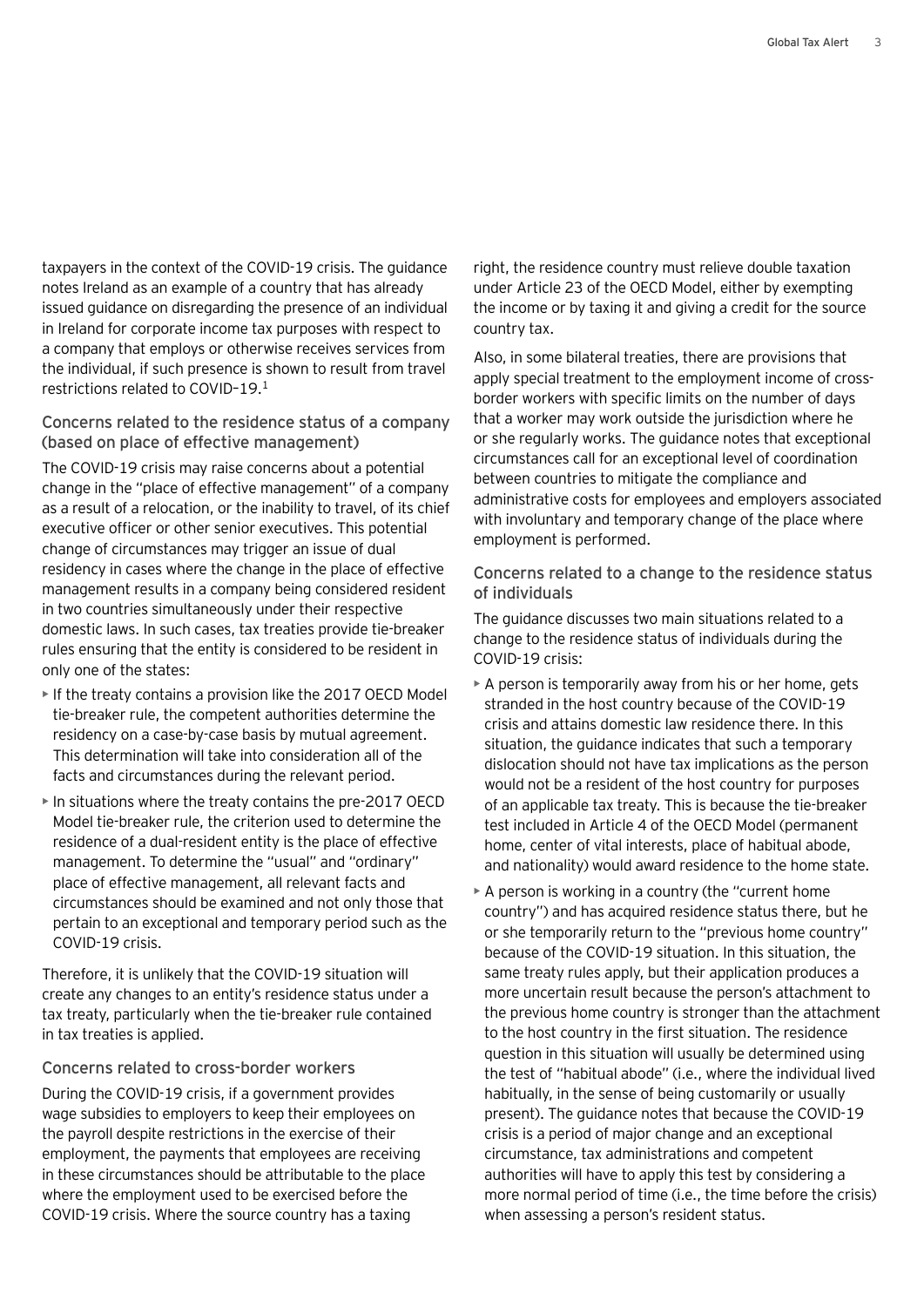Also, it is noted in the guidance that countries have already issued useful guidance and administrative relief on the impact of COVID-19 on the domestic and tax treaty determination of the residence status of an individual (for example, Australia, Ireland and the United Kingdom).

## Implications

The guidance provides a useful analysis of some treatyrelated issues that arise because of dislocation caused by the COVID-19 crisis. However, the guidance is informational only and does not represent the official views of the OECD member countries. It also should be noted that the analysis reflected in the guidance only covers the OECD Model Tax Convention. Provisions in bilateral double tax treaties may differ from the OECD Model and such differences would need to be considered in analyzing the result in any particular situation.

In addition, the OECD has announced it is urgently working on other concerns raised by businesses, taxpayers and tax administrations due to the COVID-19 crisis. Therefore, more information may be coming from the OECD on other international tax questions that can arise in the current situation.

In countries around the world, various measures are being put in place to address the COVID-19 crisis, which may have tax implications. Countries also are putting in place tax measures aimed at supporting businesses and individuals during the crisis. Businesses should closely monitor these developments and assess the potential impact on their operations.

EY has created a [tracker](https://www.ey.com/en_gl/tax/how-covid-19-is-causing-governments-to-adopt-economic-stimulus--) that provides a snapshot of the tax policy changes in more than 100 countries around the world in response to the ongoing crisis and that is updated daily.

## **Endnote**

1. See EY Global Tax Alert, *[Ireland relaxes tax residence rules in relation to COVID-19](https://globaltaxnews.ey.com/news/2020-5493-ireland-relaxes-tax-residence-rules-in-relation-to-covid-19)*, dated 31 March 2020.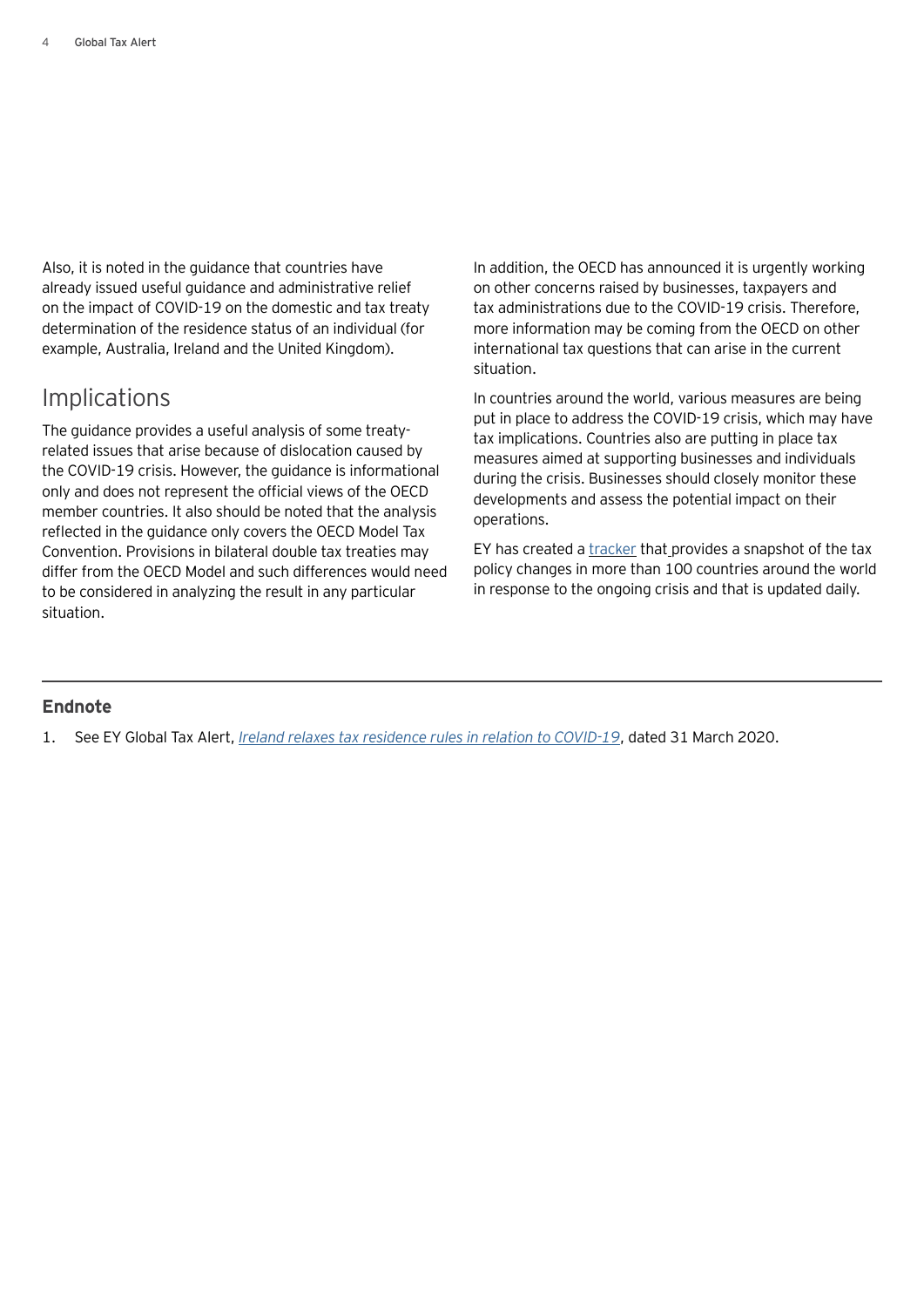For additional information with respect to this Alert, please contact the following:

## Ernst & Young Belastingadviseurs LLP, Rotterdam

- Marlies de Ruiter marlies.de.ruiter@nl.ey.com
- Maikel Evers maikel.evers@nl.ey.com

### Ernst & Young Belastingadviseurs LLP, Amsterdam

- David Corredor-Velásquez david.corredor.velasquez@nl.ey.com
- Konstantina Tsilimigka konstantina.tsilimigka@nl.ey.com

### Ernst & Young LLP (United States), Global Tax Desk Network, New York

- Jose A. (Jano) Bustos joseantonio.bustos@ey.com
- Jean-Charles van Heurck jean-charles.van.heurck1@ey.com

## Ernst & Young LLP (United States), Washington, DC

- Barbara M. Angus barbara.angus@ey.com
- Arlene Fitzpatrick arlene.fitzpatrick@ey.com
- Jeff R Levey jeff.levey@ey.com